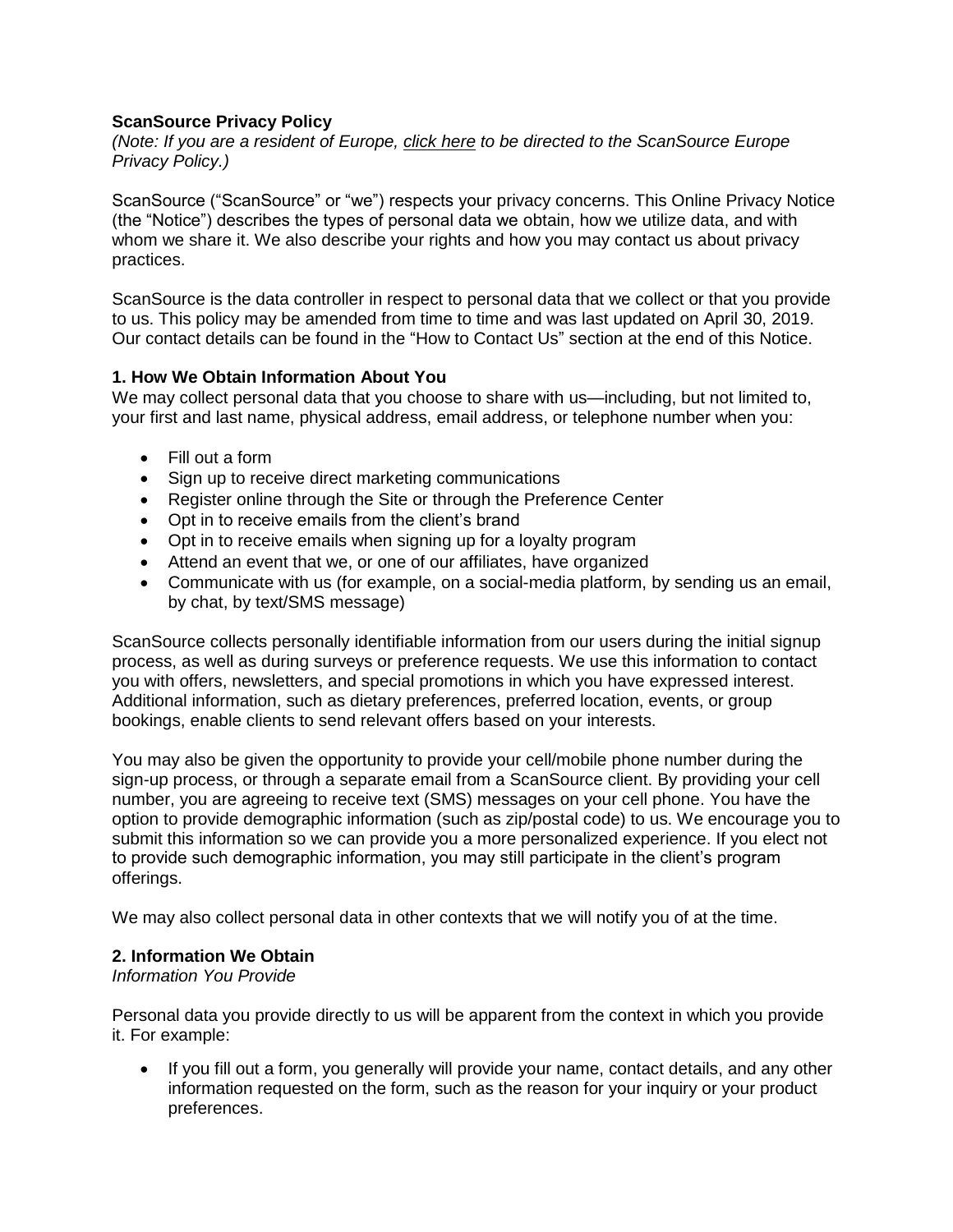- If you sign up to receive electronic marketing communications from us, you generally will provide your name, email address, and other contact information, and your technology preferences.
- If you sign up to a feature on our Site, you generally will provide your name, contact information, and any other information necessary to access the feature.
- Each form varies in the information required and collected. In most cases, an asterisk (\*) indicates the required information on a form. You may choose to provide additional information within fields that are not required.
- If you participate in web-based contests or surveys, we will request certain personally identifiable information from you. Participation in these surveys or contests is completely voluntary, so you have a choice whether or not to disclose this information. ScanSource may use a third-party service provider to conduct these surveys or contests. That company is prohibited from using your personally identifiable information for any other purpose. We will not share the personally identifiable information you provide through a contest or survey with any third party except the client, unless we give you prior notice.

## *Information We Collect Automatically*

Our web servers may log information such as your operating-system type, browser type, domain, and other system settings, as well as the language your system uses and the country and time zone where your device is located. The web server logs may also record information such as the address of the web page that referred you to our Site, and the IP address of the device you use to connect to the internet. They may also log information about your interaction with the sites, such as which pages you visit. To control which web servers collect information by automated means, we may place tags called web beacons—small files that link web pages to particular web servers and their cookies. We also may collect information from your browser, such as your browsing history, and use it in conjunction with data gathered from forms and emails—to help us understand and respond to your needs.

#### *Social-Media Widgets*

The Site includes social-media functions, such as the blog, Twitter, LinkedIn, and Facebook widgets. These widgets may collect information about which pages you visit on the Site, and the IP address of the device you use to connect to the internet. The widgets may also set a cookie to ensure the features are functioning properly. Socialmedia functions and widgets are hosted either by a third party or directly on the Site. Your interactions with the social-media functions and widgets located on the Site are governed by the privacy policies of the companies that provide them. If you use any of the social-media functions or widgets on our Site, we strongly suggest you review the privacy policies of the companies that provide those functions and features.

*LinkedIn Members*

If you are a LinkedIn member and you visit our Site from LinkedIn, our Site may use tracking pixels—transparent graphic images placed on web pages—which, in combination with cookies, collect information contained within your LinkedIn profile, as well as your access of and interaction with the web pages that contain the pixels. ScanSource may work with LinkedIn to provide Sponsored Updates and advertisements to your LinkedIn news feed. If you complete a form on our Site, you may receive Sponsored InMails in your LinkedIn email account, based on your visits to the Site and your perceived interests. To learn how to opt out of Sponsored InMail, navigate to Privacy and Settings in your LinkedIn account, and follow guidance provided to turn on/off Partner InMail to disable Sponsored InMails.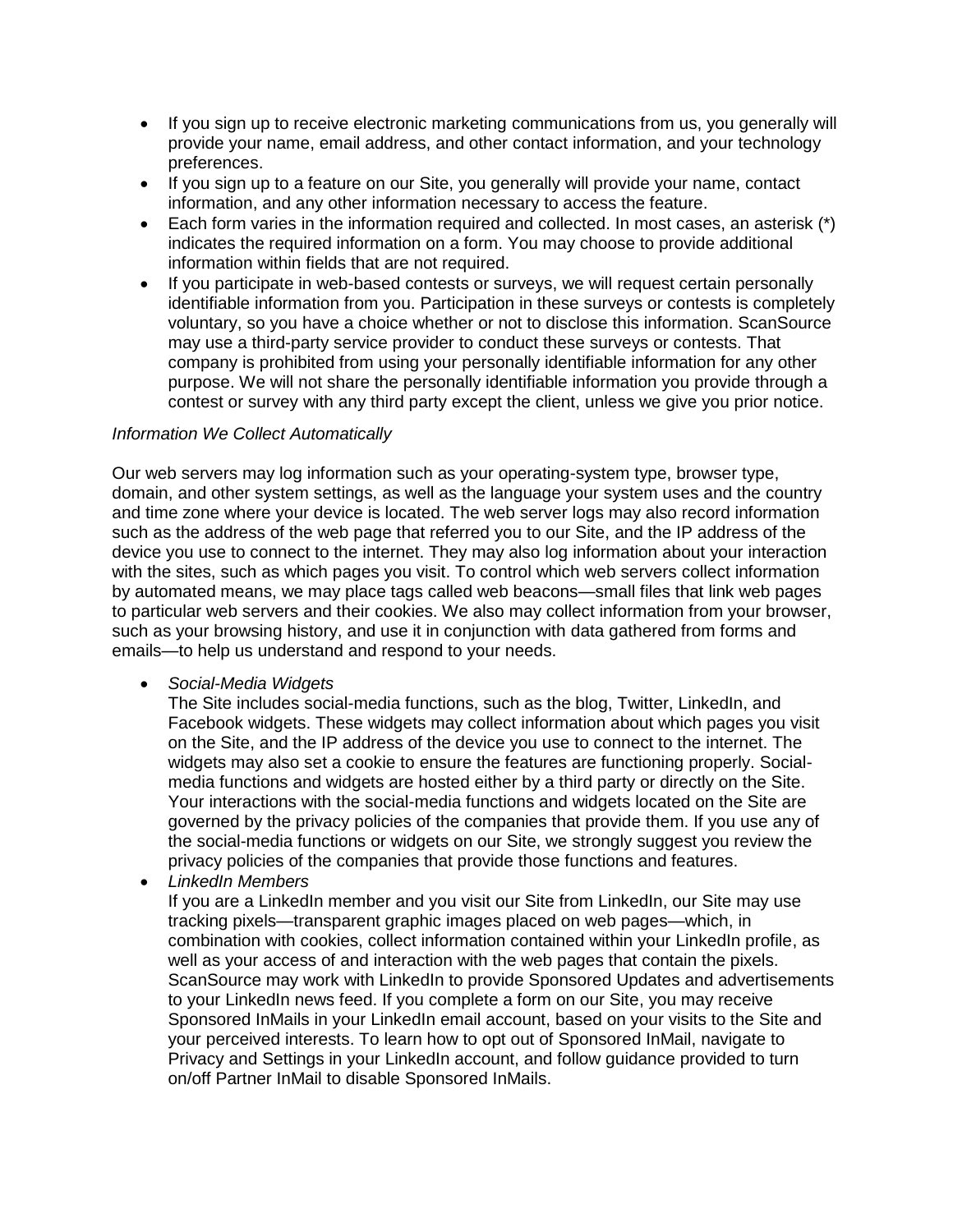# **3. How We Use Information We Obtain**

## *Information You Provide*

We may use personal data you provide to respond to your inquiry—for example, to contact you about your request, ask a question, provide announcements about products and future events, conduct surveys, consider your application for employment, and contact you for other reasons related to offering and improving our services. We use the personal data for these purposes because we have a legitimate business interest in providing services to our customers and other interested individuals that is not overridden by your interests, rights, and freedoms to protect personal data about you.

Your email address is used to send email that is designated in the customer email preference center. ScanSource follows an opt-in, permission-based email and text-message (SMS) enrollment policy. ScanSource will NOT rent, sell, trade, or loan our clients' lists to anyone. All emails contain links on how to unsubscribe from the client list, and how to request your data be updated. All SMS messages contain information on how to unsubscribe from the client list. You may leave our client's lists at any time, for any reason.

In addition to the uses discussed above, we also may use the personal data you provide to:

- Operate, evaluate, and improve our business
- Develop new products and services
- Perform market research
- Advertise and market the products and services we sell
- Determine the effectiveness of our advertising and marketing
- Analyze our products, services, and websites
- Administer the Site

Your data will be utilized for official ScanSource business purposes only. We do not sell or provide your data to third parties.

We may also use the information to protect against and prevent fraud, claims, and other liabilities, and to comply with or enforce applicable legal requirements, industry standards, and our policies and terms. We use personal data for these purposes when it is necessary to protect, exercise, or defend our legal rights, or when we are required to do so by law that applies to us.

## *Other Uses of Information*

In addition to the uses described above, we may use personal data you provide or we collect for other purposes. Where that is the case, we will provide an additional privacy notice to you that describes the purposes for which we will use the personal data, and our legal basis for doing so.

#### **4. Information We Share**

We do not sell or otherwise disclose personal data you provide or we collect, except as described here. We may share personal data you provide or we collect with the following parties for the purposes described in this Notice:

- Other companies in the ScanSource group
- Service providers that perform services on our behalf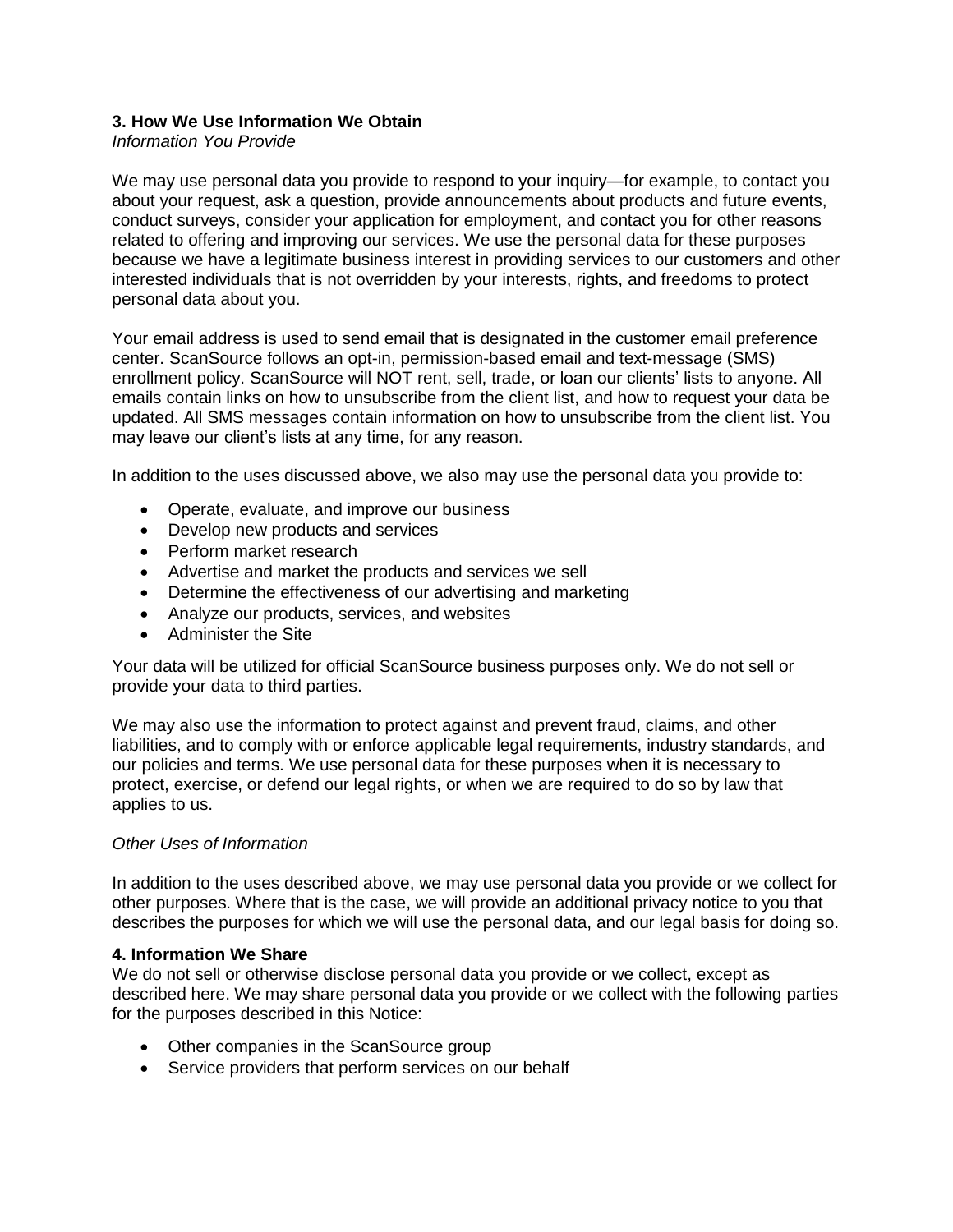We may share personal data with service providers that perform services on our behalf, such as payment service providers, analytics providers, hosting providers, and advisers. All service providers have entered into legally binding agreements requiring them to use or disclose personal data only as necessary to perform services on our behalf, or to comply with applicable legal requirements.

In addition, we may disclose personal data about you: (a) if we are required or permitted to do so by law or legal process—for example, due to a court order or a request from a law enforcement agency; (b) when we believe disclosure is necessary or appropriate to prevent physical harm or financial loss; (c) in connection with an investigation of suspected or actual fraudulent or other illegal activity; and (d) in the event we sell or transfer all or a portion of our business or assets (including in the event of a reorganization, dissolution, or liquidation).

# **5. Data Transfers**

We may transfer the personal data we collect about you to recipients in countries other than the country in which the personal data originally was collected. Those countries may not have the same data-protection laws as the country in which you initially provided the personal data. When we transfer your personal data to recipients in other countries, we will protect that personal data as described in this Notice.

You may request a copy of the safeguards that we have put in place in respect to transfers of personal data by contacting us as described in the How to Contact Us section below.

### **6. Data Security**

We may retain a copy of your information in accordance with law, and only so long as necessary to provide you with high-quality and consistent services, including marketing services and account information.

ScanSource has put in place certain technological and procedural security functions in order to protect the personal information it collects, uses, or transfers from loss, misuse, alteration, or destruction. ScanSource uses firewalls to help prevent outside parties from accessing our database server through the internet, and physical access to the database server is restricted to authorized individuals.

When transferring personally identifiable information to and from third parties, ScanSource uses TLS and SFTP (secure FTP) as required for Email Sender and Provider Coalition (ESPC) membership.

Information collected by our digital properties, or transferred to us from other sources, will be processed in the United States, Europe, or Latin America.

## **7. How Long We Keep Information**

The time period for which we keep personal data depends on the purpose for which we collected it. In all cases, we keep it for as long as necessary to fulfill the purposes for which we collected it. We will then delete the personal data—unless we are legally required to retain it, or we need to retain it in order to comply with our legal obligations (for example, for tax and accounting purposes).

Subject to any applicable legal requirements, we typically retain personal data as follows:

 Personal data you provide us: we keep this personal data for as long as necessary in order to respond to your request, and for a short further period in case you send us further requests.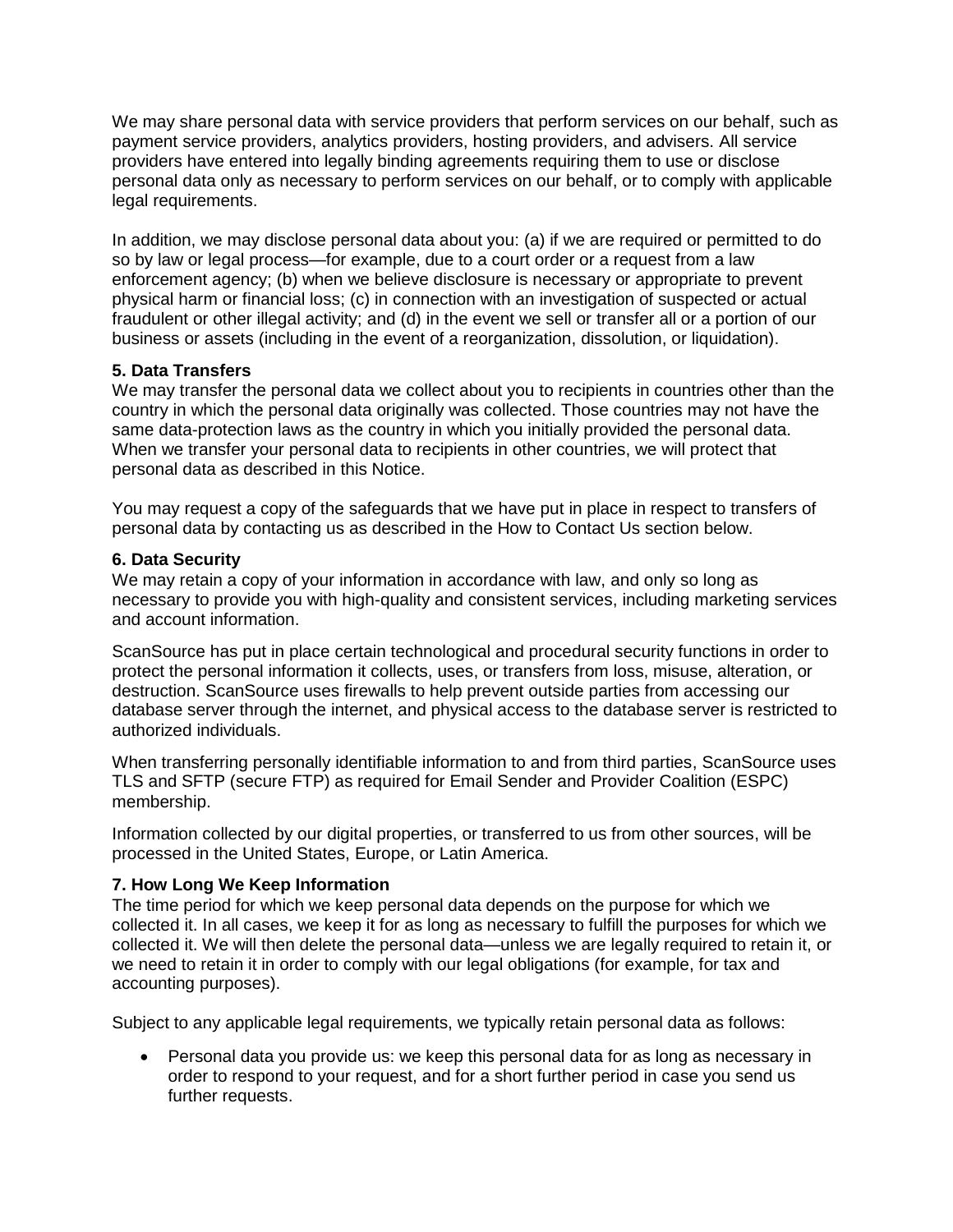Personal data you provide when you sign up to receive direct marketing communications: we keep most of this personal data for the duration of our relationship with you—until you opt out, or we do not have any contact with you for a long period of time.

# **8. Use of Cookies and Other Automated Technologies**

Our Site uses "cookies." A cookie is a small text file that a website saves on your computer or mobile device when you visit the Site. We use cookies to tell us whether you have visited us before or if you are a new visitor. We also use cookies to help us identify Site features in which you may have the greatest interest. Cookies may enhance your online experience by saving your preferences while you are visiting a particular site.

Certain pages on our Site contain "web beacons" (also known as internet tags, pixel tags, and clear GIFs). These web beacons allow third parties to obtain information such as IP address, the URL of the page on which the beacon appears, timestamps, browser type, and the information in cookies set by the third party.

## *Cookies*

*Strictly Necessary Cookies*

These cookies are necessary for our Site to operate properly, and facilitate your use of its features. Without these cookies, certain services cannot be provided. These cookies help us understand information, such as your session ID and other server authentication information. This category of cookies should not be disabled. If you use your browser settings to block them, we cannot guarantee your security or predict how our website will perform during your visit.

*Analytics Cookies*

These cookies collect information about how visitors interact with our website, such as what pages you visit and if any errors have occurred. The information is used to improve how our websites function. These cookies don't collect information that identifies you, but generate statistical data about your use of our website. We use Google Analytics. The service registers a unique ID that is used to generate statistical data on how visitors use our website. If you want to opt out of our use of Google Analytics, please click here: [https://tools.google.com/dlpage/gaoptout.](https://tools.google.com/dlpage/gaoptout)

*Functional Cookies*

These cookies allow our website to remember choices you make, and provide enhanced and more personal features. They capture information such as the pages you have browsed or products you have viewed so that we can improve your browsing experience. They also can be used to remember changes made to parts of our website that you can customize. The information gathered by functional cookies is de-identified, and not linked to information about how visitors use other websites.

*Advertising Cookies*

Advertising cookies may be used to deliver ads that we believe are relevant to your interests. We may use advertising cookies to customize the advertising and content you receive on the Site, and conduct market research. They also can be used to limit the number of times users see an advertisement, as well as help measure the effectiveness of an advertising campaign. They can be placed on a device by us, or by a third party with our consent.

*Your Choices*

You can manage cookies through your web browser. Most browsers will tell you how to stop accepting new cookies, how to be notified when you receive a new cookie, and how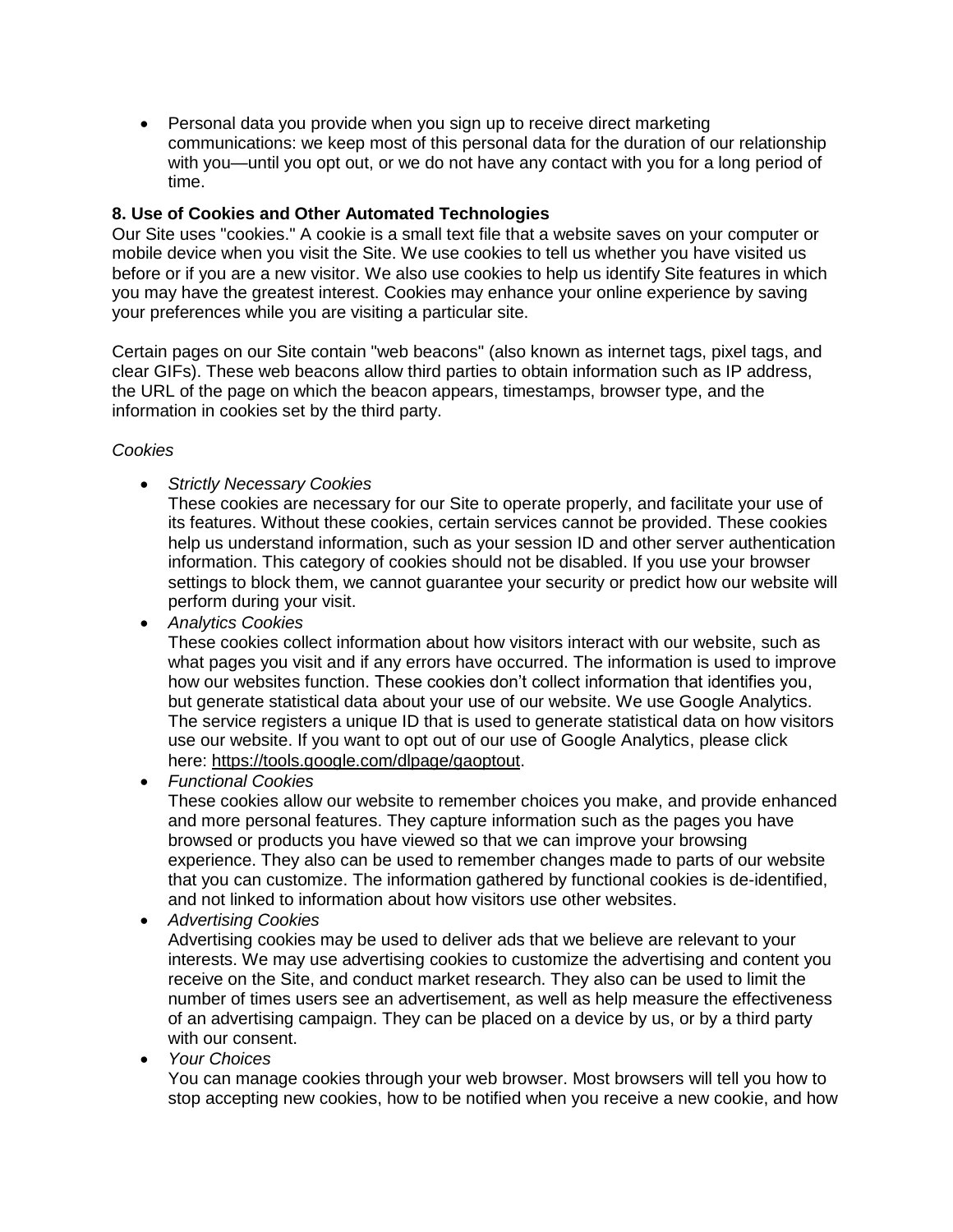to disable existing cookies. You can find out how to do this for your particular browser by clicking "help" on your browser's menu, or by visiting [www.allaboutcookies.org.](http://www.allaboutcookies.org/) Please note, however, that without cookies you may not be able to take full advantage of all our website features.

The following external links will explain how to manage cookies for the most common browsers:

- [Internet Explorer](https://support.microsoft.com/en-us/help/17442/windows-internet-explorer-delete-manage-cookies)
- [Microsoft Edge](https://privacy.microsoft.com/en-us/windows-10-microsoft-edge-and-privacy)
- [Google Chrome](https://support.google.com/accounts/answer/61416?hl=en)
- $-$  [Firefox](https://support.mozilla.org/en-US/kb/enable-and-disable-cookies-website-preferences?redirectlocale=en-US&redirectslug=Enabling%2Band%2Bdisabling%2Bcookies)
- [Safari](http://support.apple.com/kb/PH17191)

In addition to the browser-based controls, you can manage third-party cookies by visiting [www.aboutads.info/choices/.](http://optout.aboutads.info/?c=2&lang=EN)

### *Snippets and Custom Objects*

We use snippets and custom objects in our HTML-based email campaigns to let us know which emails have been opened by recipients. This allows us to gauge the effectiveness of certain communications and the effectiveness of our marketing campaigns. If you would like to opt out of these emails, you may change your settings at any time by clicking on the "change your preferences" link at the bottom of the email.

### *Links to Other Digital Properties*

Communication that we send on a client's behalf may contain links to other sites or digital properties that are not owned or controlled by ScanSource. Please be aware that ScanSource is not responsible for the privacy practices of these other properties and does not exercise authority over such properties. Therefore, ScanSource assumes no responsibility for the privacy and data-collection policies and procedures of such linked properties, nor for the content or reliability of such properties. If you choose to access a third-party property, you do so at your own risk.

## **9. Your Rights and Choices**

You have the right to access the personal information that we hold about you.

Before providing personal information to you or your designated agent on your behalf, we may ask for proof of identity and sufficient information about your interactions with us, so we can locate your personal information.

If any of the personal information we hold about you is inaccurate or out of date, you may ask us to correct it by contacting your account management team.

If you would like to exercise any of these rights or lodge a complaint, please contact us using the information set out below.

#### **10. How to Contact Us**

If you have any questions or comments about this Notice or any issue relating to how we collect, use, or disclose personal data—or if you would like us to update information we have about you or your preferences—you may contact us at:

Phone number: 800.944.2432